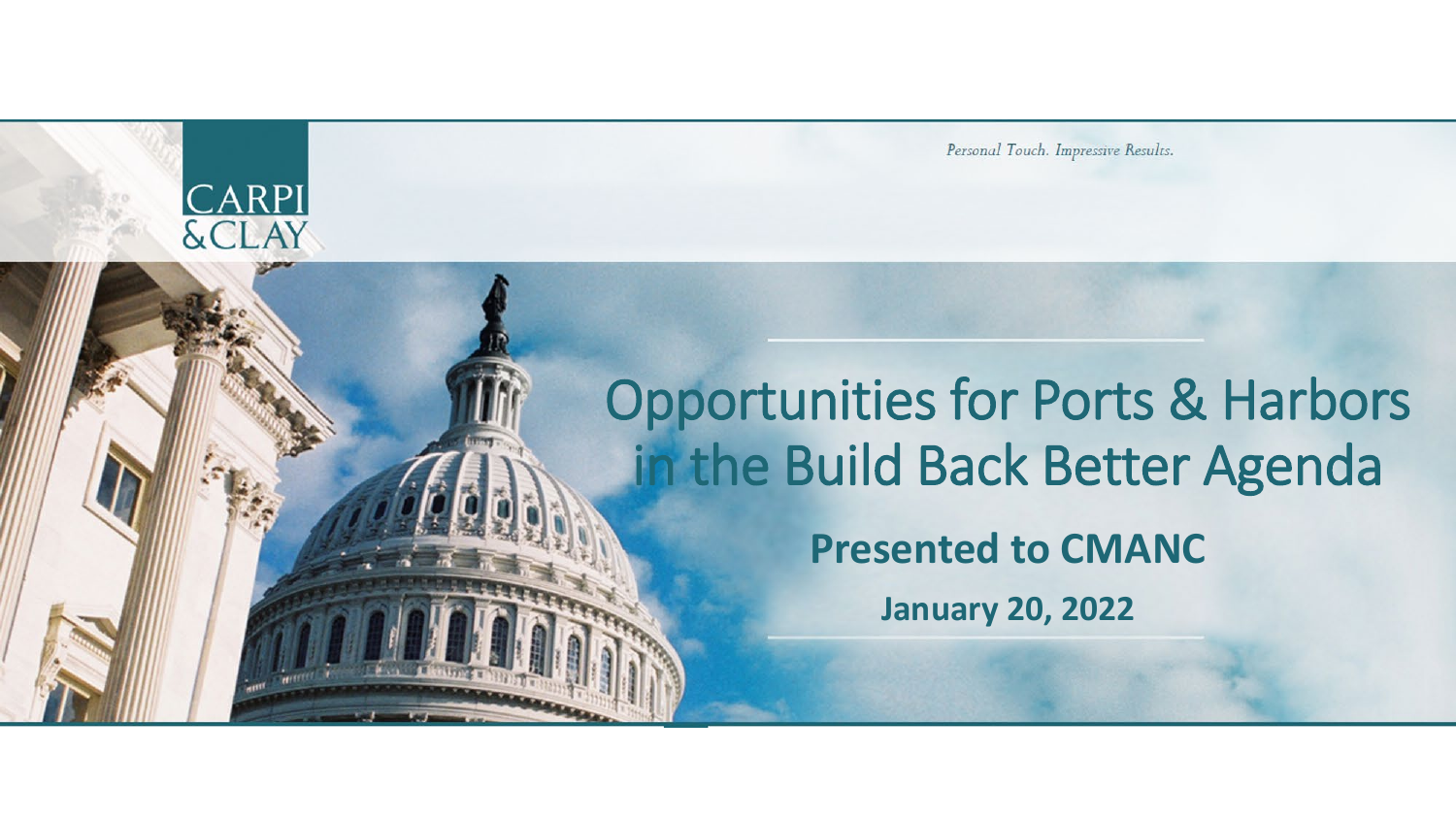

#### **Presentation Topics**

- **Key Federal Dates**
- Mid-Term Election
- ■Build Back Better Agenda
	- oBipartisan Infrastructure Law
	- oBuild Back Better Act
- FY22 Appropriations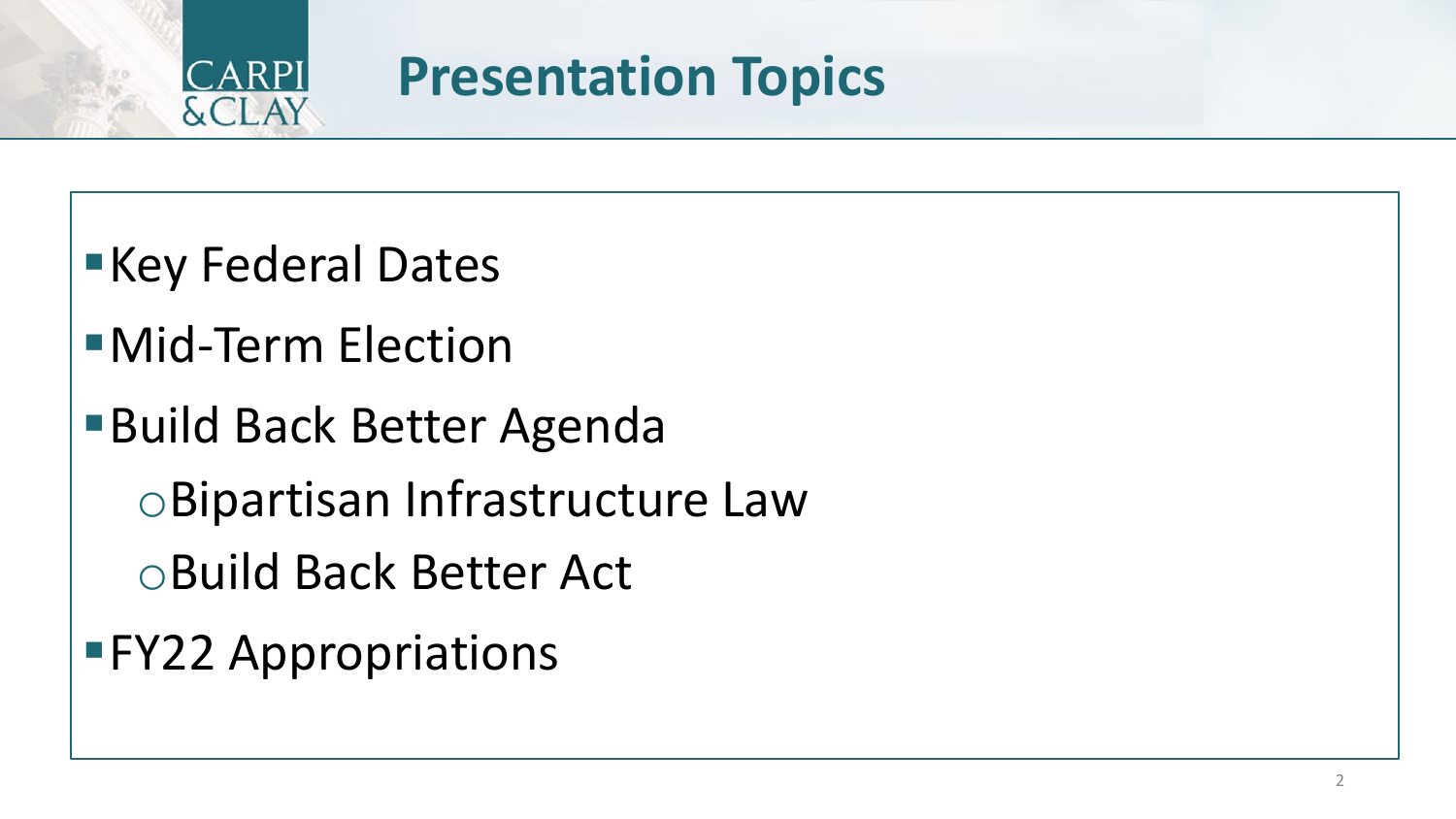

# **Key Dates for 2022**

- **January 3** 2<sup>nd</sup> session of the 117<sup>th</sup> Congress began
- **Mid- January**  Corps releases BIL work plan
- **February 18**  CR expires
- **March 1**  State of the Union
- **Mid-March** President releases FY23 budget proposal
- **October 1**  Start of FY23
- **November 8**  Mid-Term Election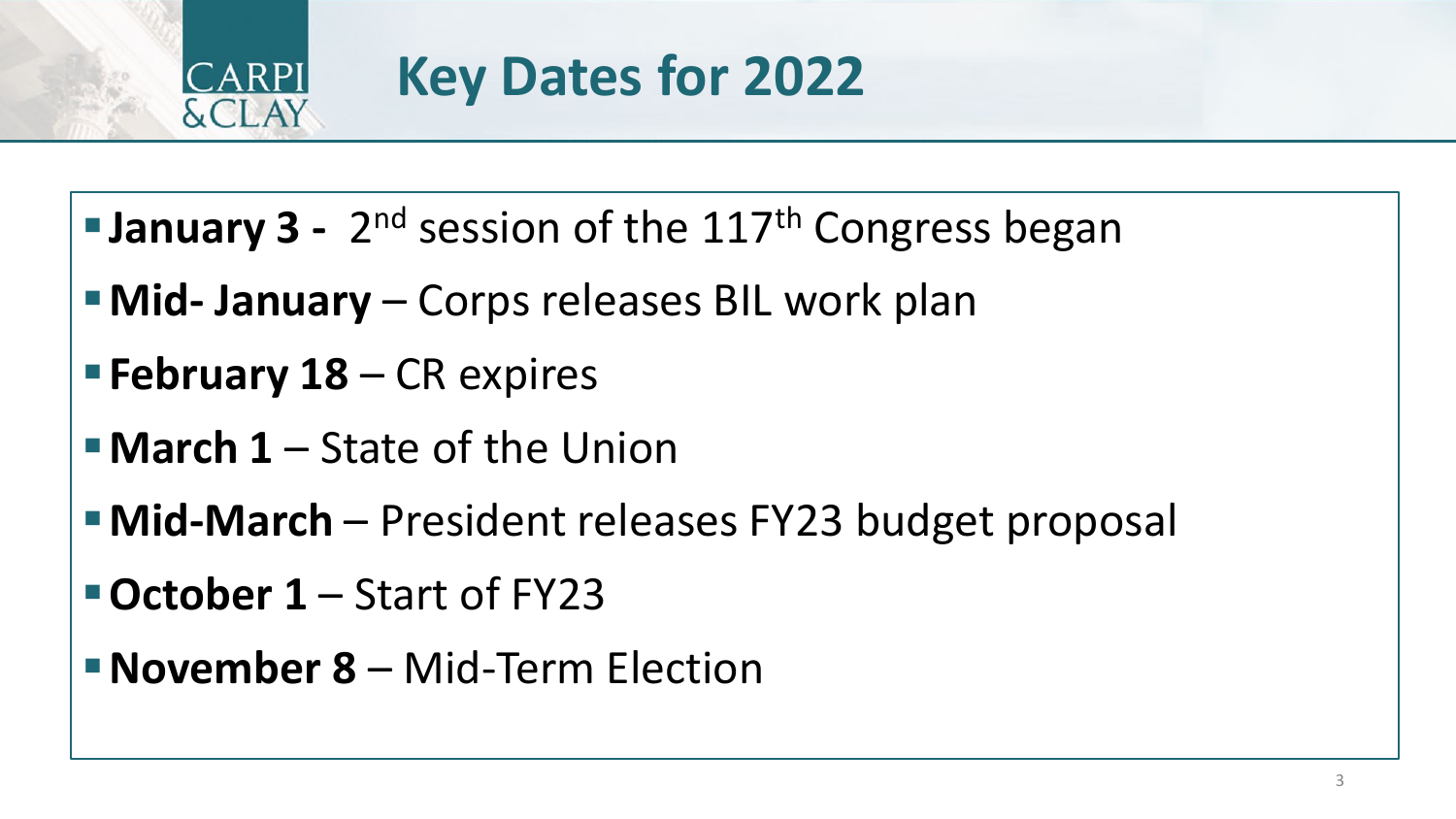#### **Narrow House Majority Heading in 2022 Midterm All 435 House Clections**

- **members are up for election**
- **Republicans need to net five seats to take control**
- **42 members are retiring or seeking other offices\***
	- 28 Democrats
	- **14 Republicans**
- **17 states still working on redistricting**
- **At least five member vs. member matchups**

**Bloomberg Government** 

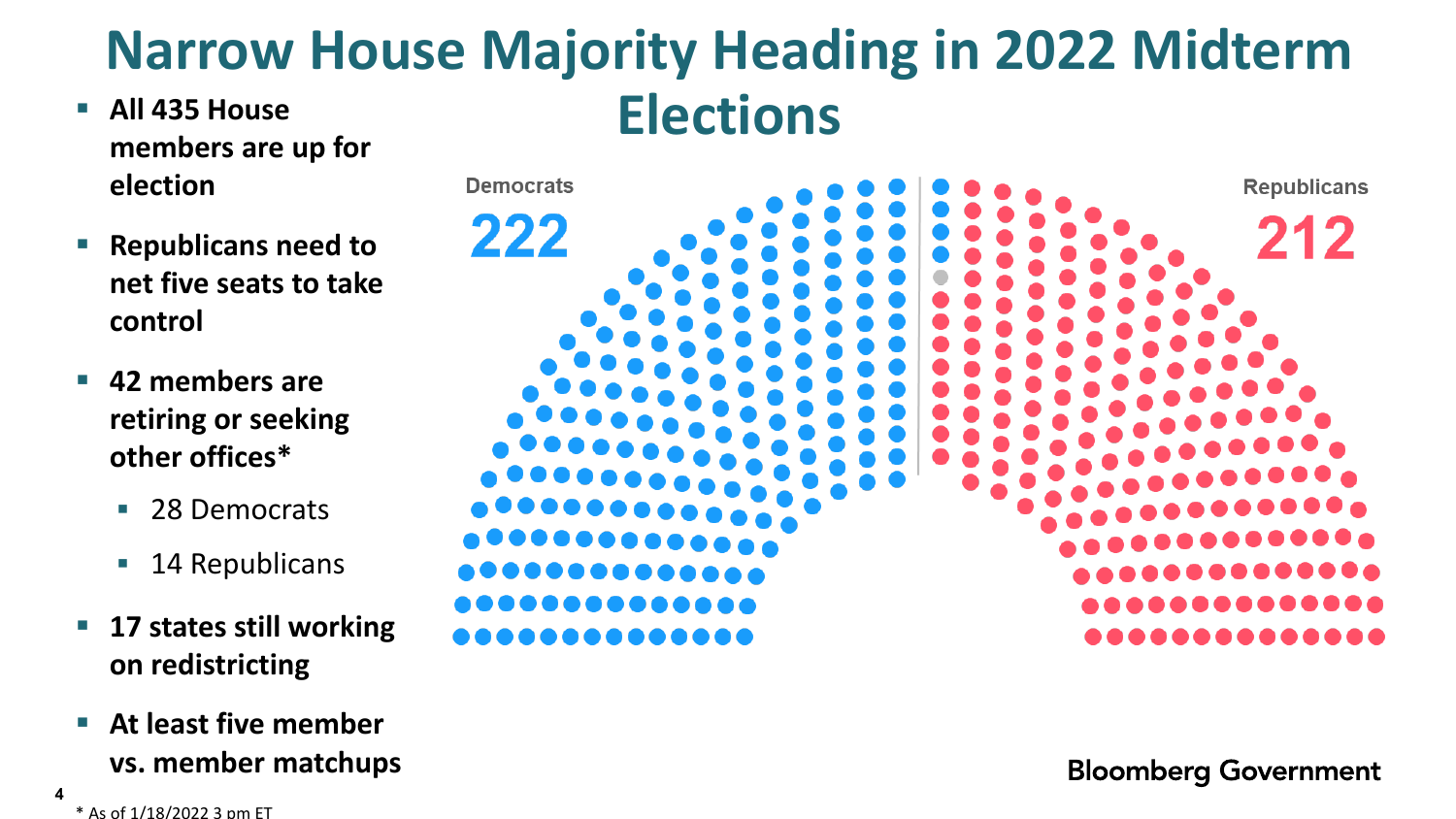

#### **California Delegation Retirements**

- Karen Bass
- Jackie Speier
- Alan Lowenthal
- Lucille Roybal-Allard
- Jerry McNerney
- Devin Nunes (resigned)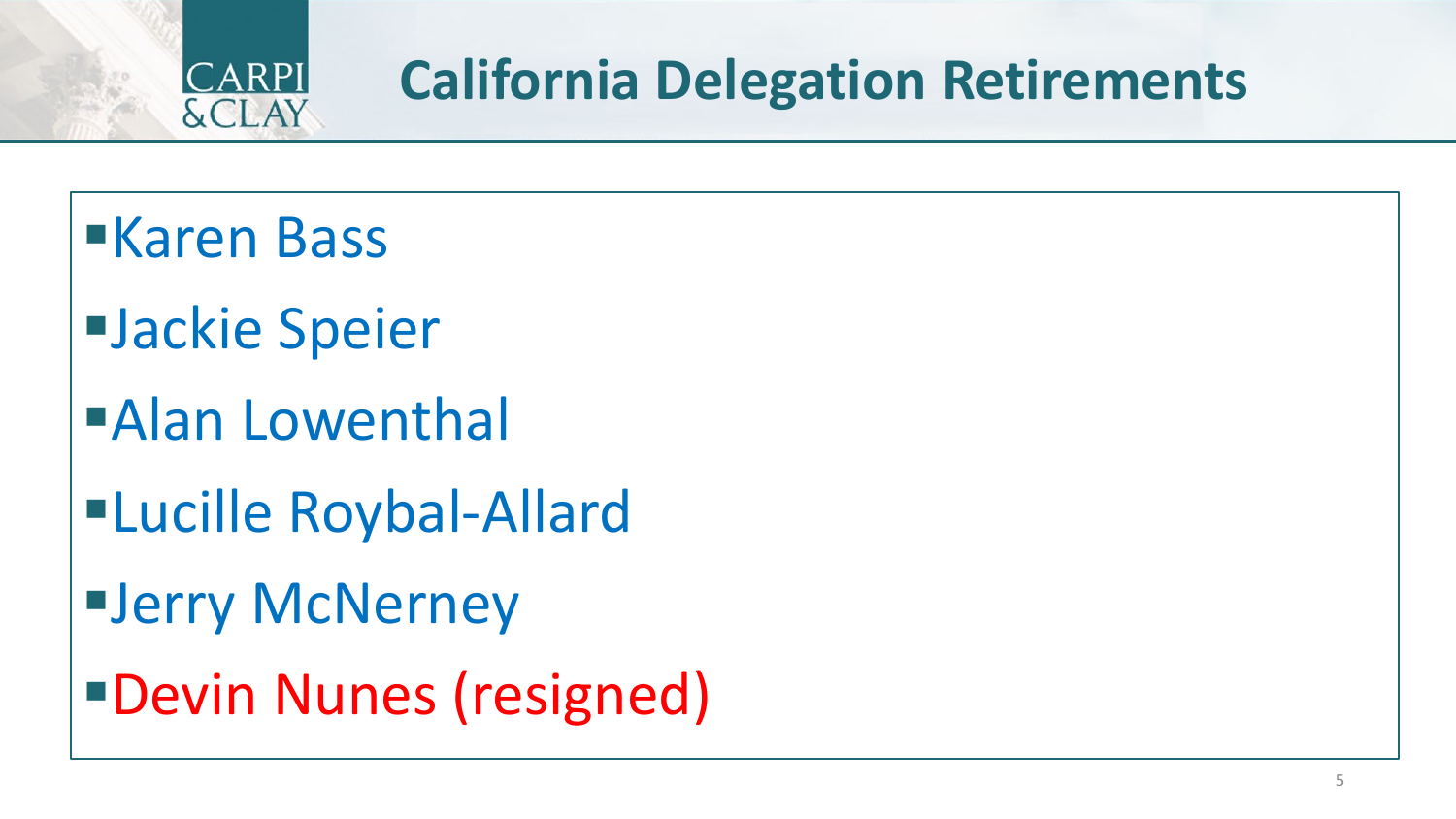# **50-50 Senate Tie Could Be Broken; GOP Has More Open Seats BI** 34 seats are up this



**6**

- **year**
	- 20 Republicans
	- 14 Democrats
- **One net gain would give Republicans control**
- **Six tossups according to Cook Political Report with Amy Walter**
- **Five Republicans retiring vs. one Democrat Bloomberg Government**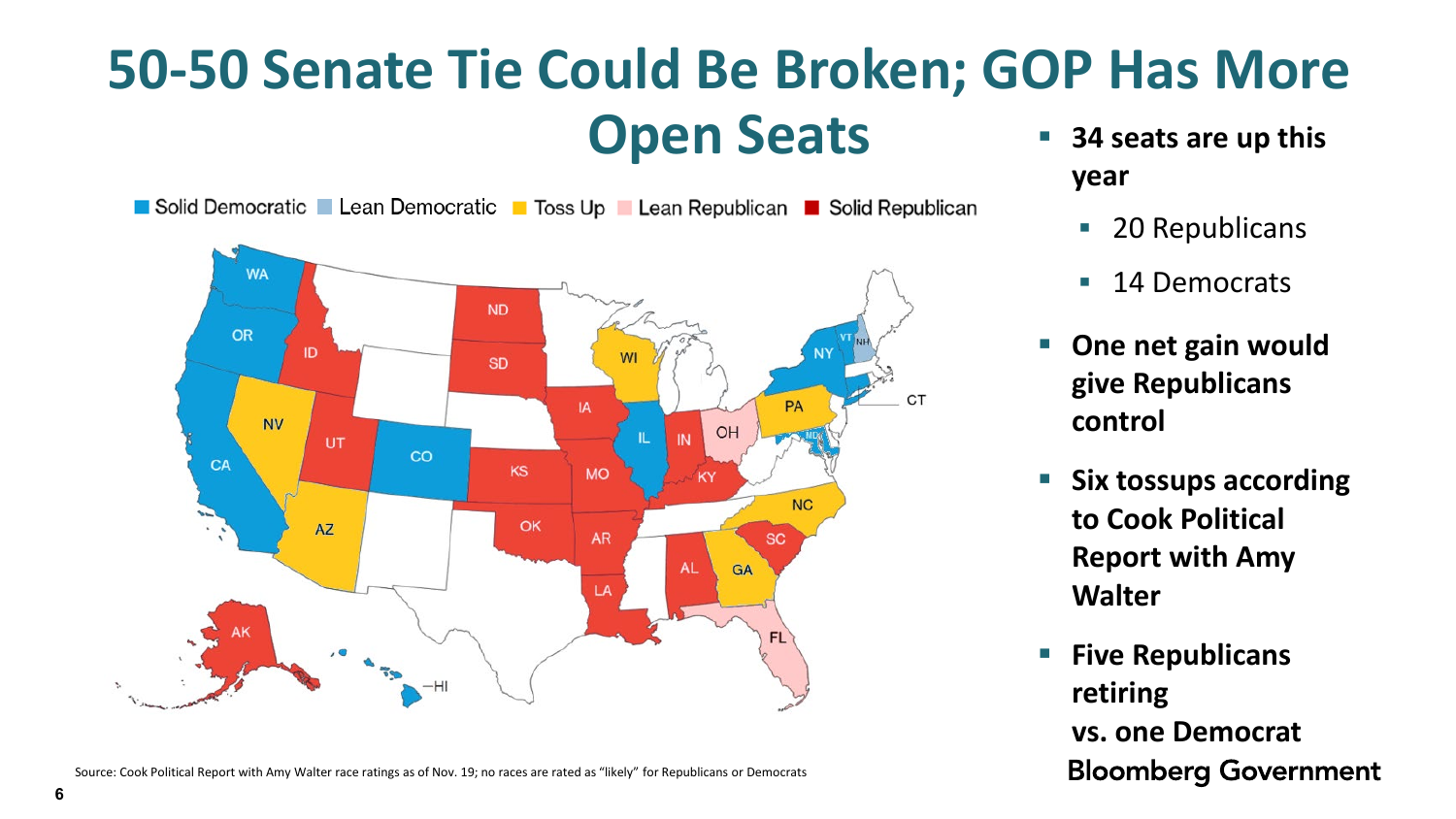

**Build Back Better Agenda**

**Two primary components of the President's Build Back Better Agenda:**

**Bipartisan Infrastructure Law** (aka Infrastructure Package) oTraditional infrastructure oRoads, bridges, waterways and broadband

**Build Back Better Act (aka Reconciliation)** oCare giver economy oClimate provisions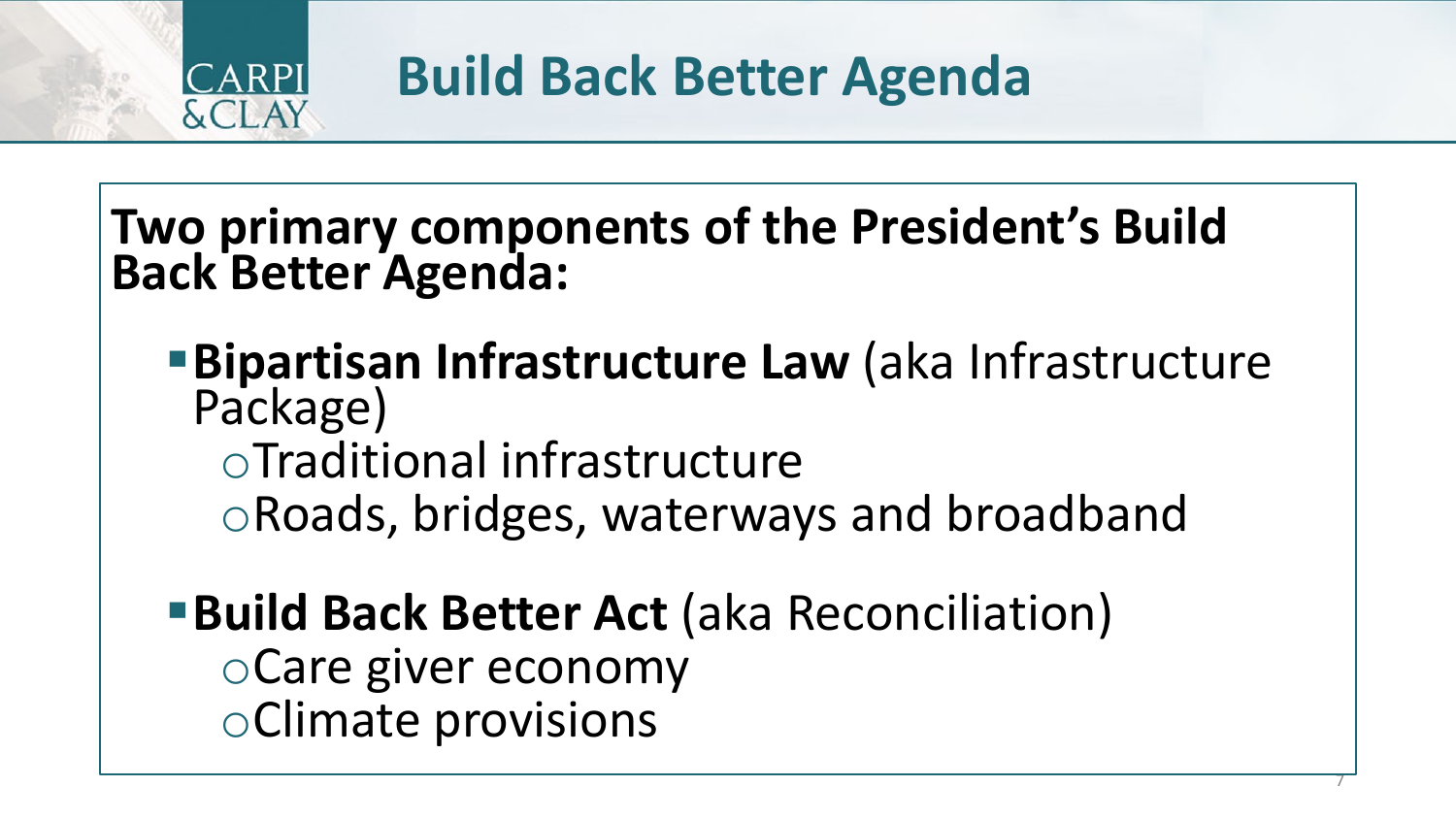#### $R$ Pl  $\lambda$ CLAY

# **Opportunities – BIL Ports & Waterways**

#### **Breakdown of \$17.416B for Ports & Waterways:**

- o\$5.15B Corps construction
- o\$4B Corps O&M
- o\$300M Corps MR&T
- o\$100M Corps general expenses
- o\$429M Coast Guard Unfunded Infrastructure
- \$3.85B GSA/CBP Land Port of Entry Modernization
- o\$400M Reduction in truck emission at Ports
- \$912M for ferry boat and terminal construction
- o\$2.250B for the Port Infrastructure Development Program
- o\$25M for marine highways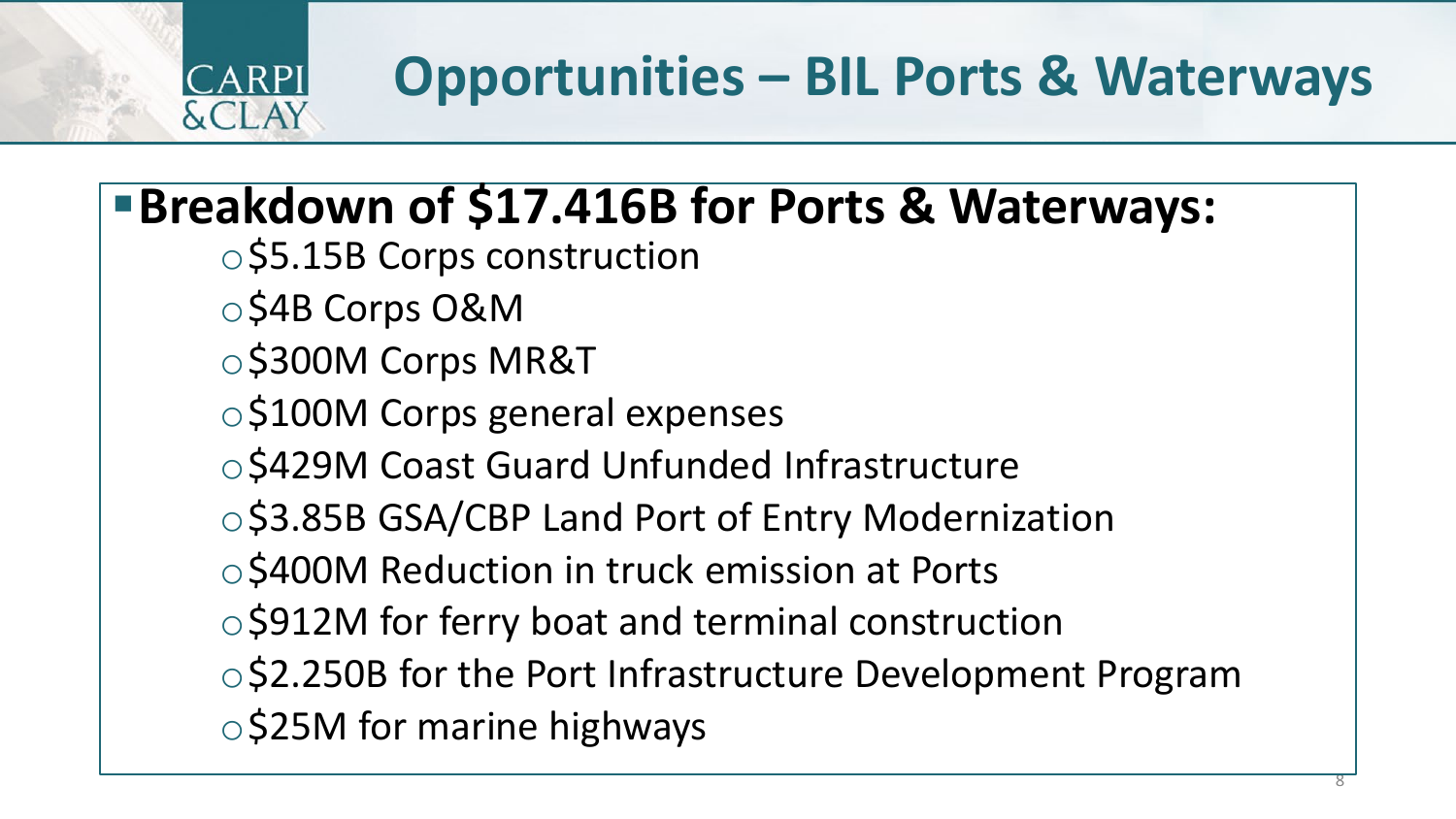

#### **Opportunities - BIL Corps**

#### **S16.176B for the Corps will flow through a work plan process:**

o\$150M General Investigations o\$11.615B Construction o\$4B Operation & Maintenance o\$160M Regulatory o\$251M Flood Control and Coastal Emergencies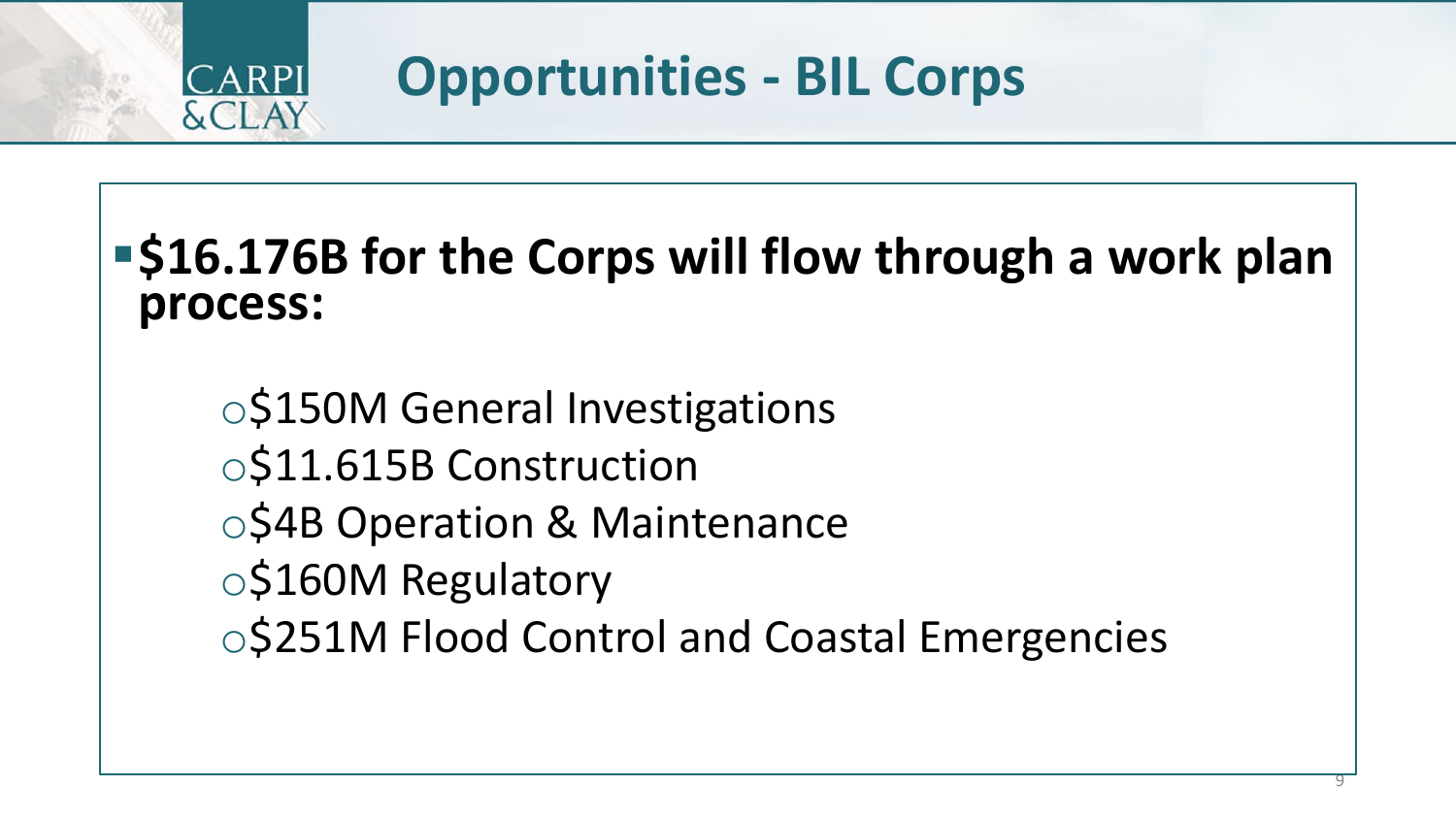

#### **Opportunities – BIL DOT**

- \$2.25B Port Infrastructure Development (PIDP)
- **S25M Marine Highways Program**
- \$7.5B Rebuilding American Infrastructure with Sustainability and Equity (RAISE)
- \$8B Nationally Significant Freight and Highways Projects (INFRA)
- **S5B Consolidates Rail Infrastructure and Safety Improvements** (CRISI)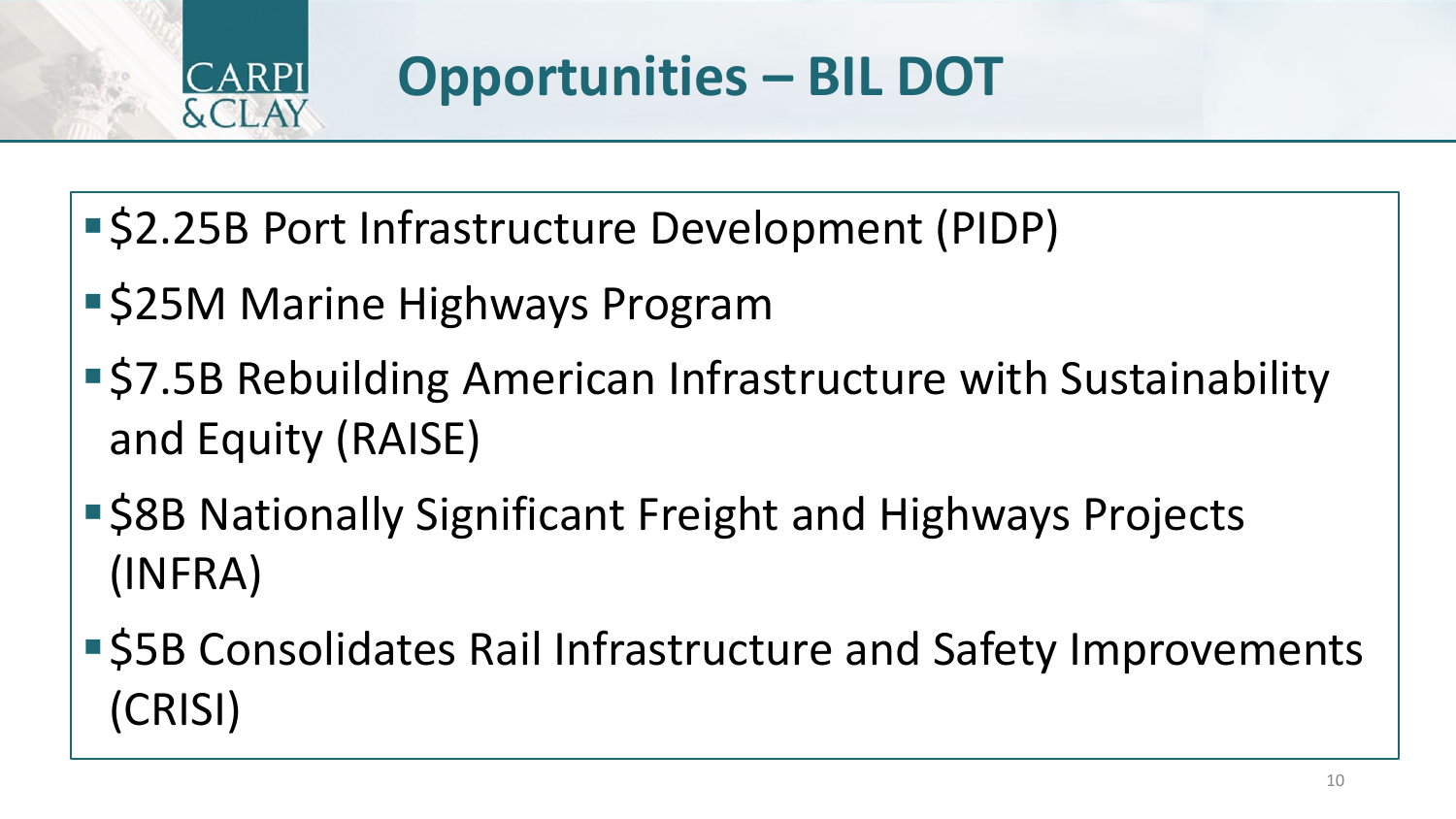

- \$250M Reduction of Truck Emissions at Ports *NEW*
- **S5B Mega Projects NEW**
- **Promoting Resilient Operations for Transformative,** Efficient and Cost-Saving Transportation Grants (PROTECT) *NEW*
- \$2.5B Charging and Fueling Infrastructure Grants *NEW*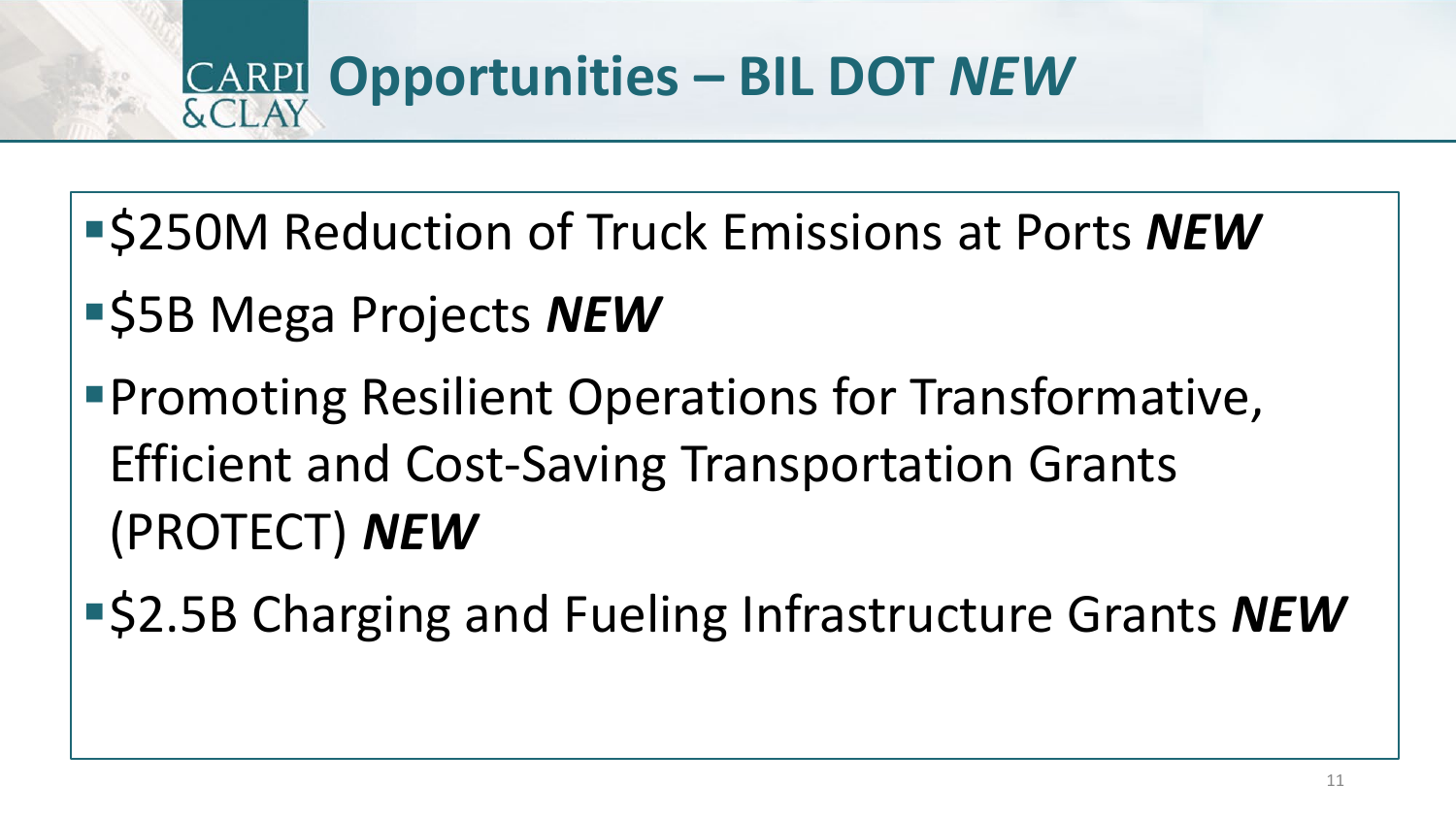

- \$3.5B Grants to Reduce Air Pollution at Ports EPA *NEW*
- **S60M Diesel Emissions Reduction Act Grants EPA**
- **S3B Environmental and Climate Justice Block Grants** NEW
- \$5B Manufacturing Supply Chain Resilience Commerce *NEW*
- \$80M Cybersecurity Assistance FEMA *NEW*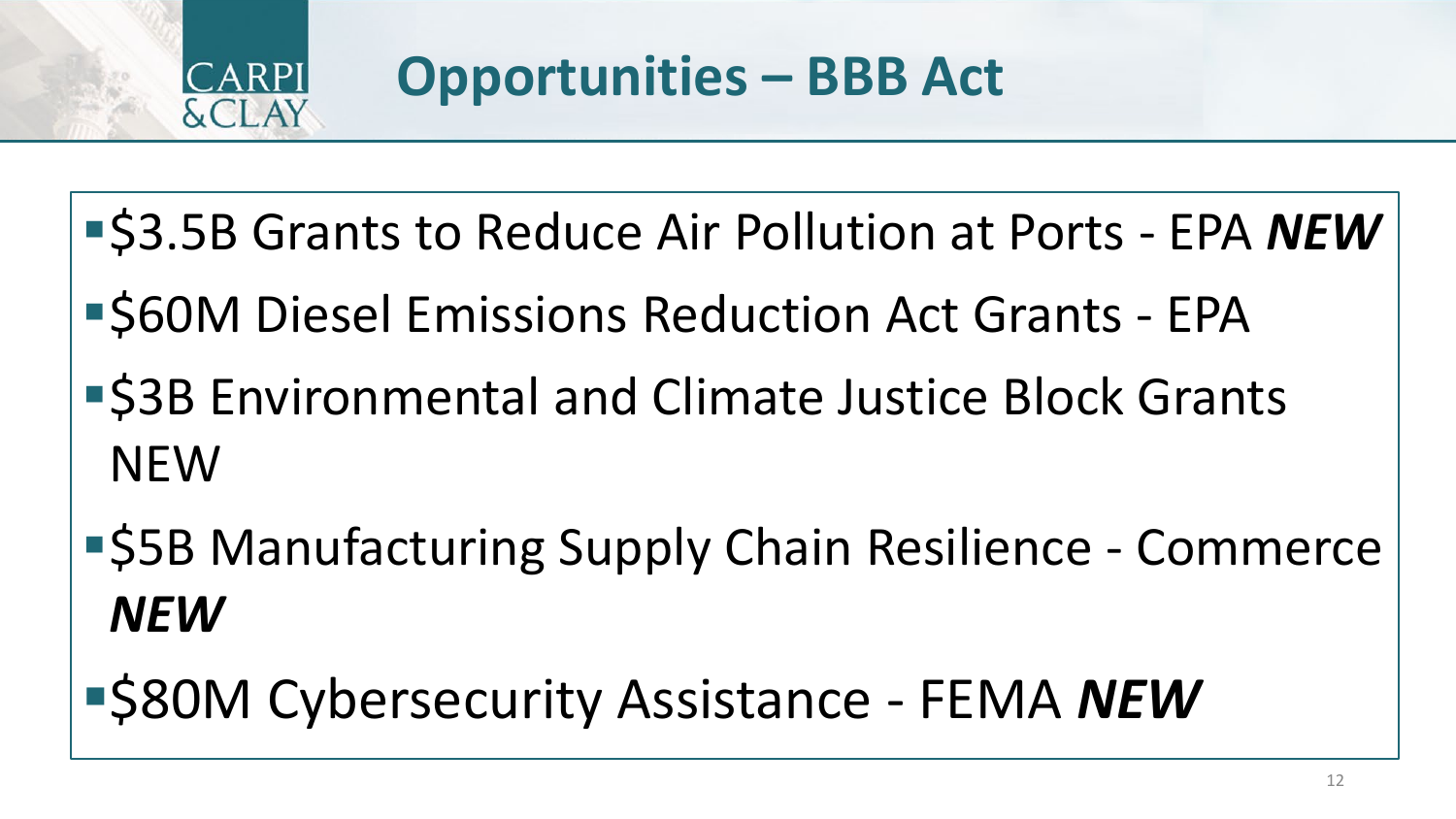- **S6B Investing in Coastal Communities and Climate** Resilience - NOAA *NEW*
- **S650M Climate Resilience Coast Guard** Infrastructure – USCG *NEW*
- **S600M Port Infrastructure and Supply Chain** Resilience - MARAD *NEW*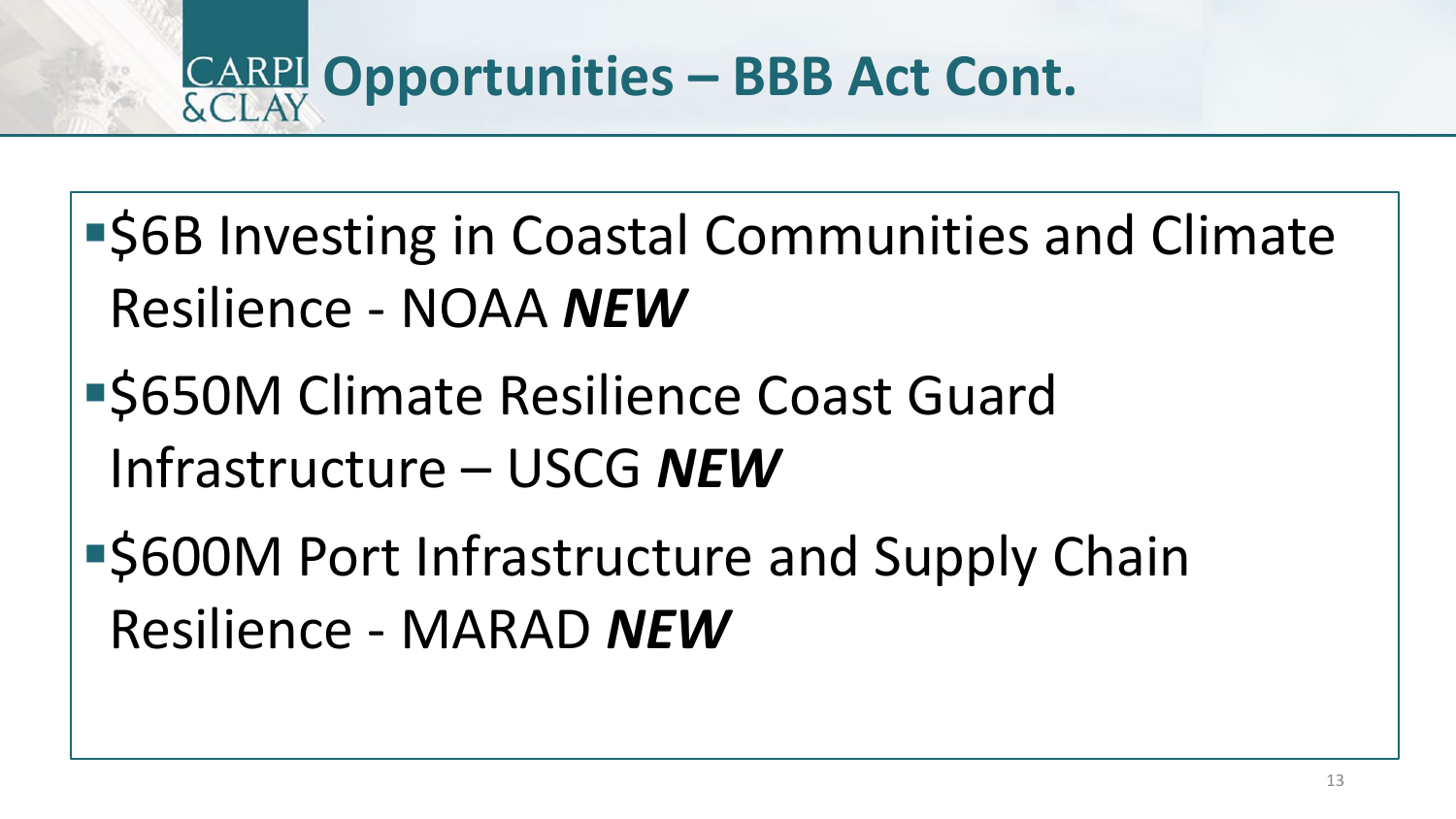# **Pending Fiscal Year 2022 Corps Funding**

#### **HOUSE SENATE**

#### **Total Funding - \$8.6B:**

CARPI

**&CLAY** 

- <sup>o</sup>General Investigations (GI) \$155M
- <sup>o</sup>Construction General (CG) \$2.6B
- oOperation & Maintenance (O&M) - \$4.8B \$4.682B
- <sup>o</sup>WIFIA (for non-federal dams) \$5.7M
- oFlood Control and Coastal Emergencies (FCCE)- \$35M
- **Total Funding - \$8.7B:**
	- <sup>o</sup>General Investigations (GI) \$153M
	- <sup>o</sup>Construction General (CG) \$3.0B
	- oOperation & Maintenance (O&M) - \$4.682B
	- <sup>o</sup>WIFIA (for non-federal dams) \$5.7M
	- oFlood Control and Coastal Emergencies (FCCE)- \$35M